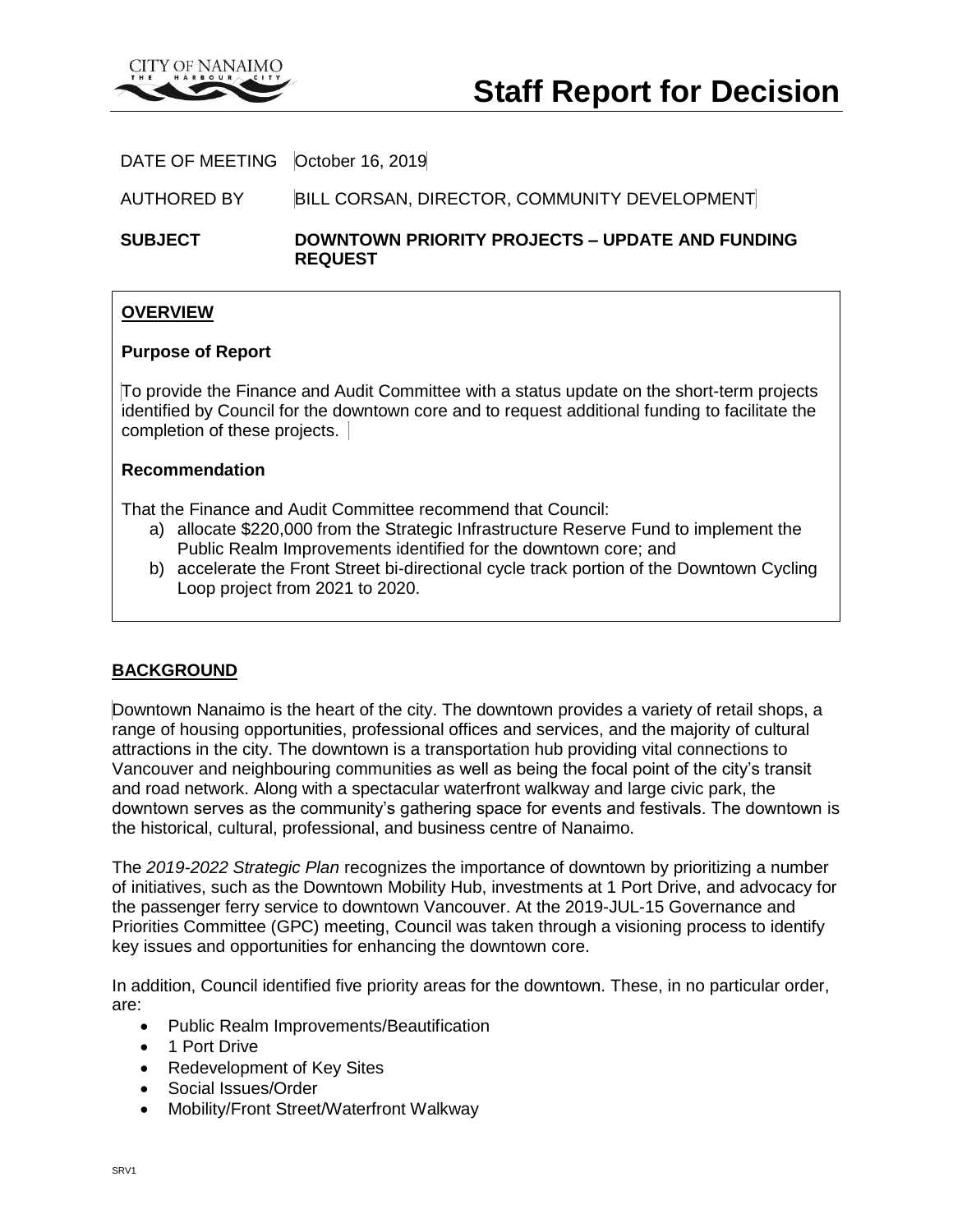

At the 2019-JUL-29 Governance and Priorities Committee meeting, Council was presented with a list of 'quick wins' for the downtown core that were developed by Staff from across the organization (Attachment A). The list was approved by Council at the 2019-AUG-26 Council meeting.

# **DISCUSSION**

Since Council provided approval, Staff have made progress on delivering the short term projects. A number of the projects on the list are now complete, or underway by reallocating existing operating budgets.

In addition, Staff have had meetings with representatives from the Old City Quarter (OCQ) and Victoria Crescent who have identified projects that assist in beautification and public safety. These projects are included in Attachment A.

Staff have identified a set of beautification projects which require additional funding and are requesting that Council reallocate \$220,000 from the Strategic Infrastructure Reserve Fund.

As part of the Downtown Mobility project, staff have identified an opportunity to accelerate the bidirectional cycle track from 2021 to 2020. This project would cost \$400,000 and be funded from the Community Works Fund. The Front Street Cycle Track project will have a noticeable, positive impact on the downtown core.

## **OPTIONS**

- 1. That the Finance and Audit Committee recommend that Council:
	- a) allocate \$220,000 from the Strategic Infrastructure Reserve Fund to implement the Public Realm Improvements identified for the downtown core; and
	- b) accelerate the Front Street bi-directional cycle track portion of the Downtown Cycling Loop project from 2021 to 2020.
	- The advantages of this option: Implementing these short-term actions should have a noticeable impact on the appearance of the downtown core. The general public and local businesses will see Council's commitment to the downtown core.
	- The disadvantages of this option: The long-term success of the downtown core will require increased levels of public and private sector investment. Staff time and resources will be temporarily redirected to focus on the 'quick wins' rather than the long-term objectives.
	- Financial Implications: The 2019 2023 Financial Plan will be amended to incorporate these changes.
- 2. That the Finance and Audit Committee provide alternate direction.
	- The advantages of this option: If there are additional ideas that Council wish Staff to implement in the short term, they can be added to the existing list.